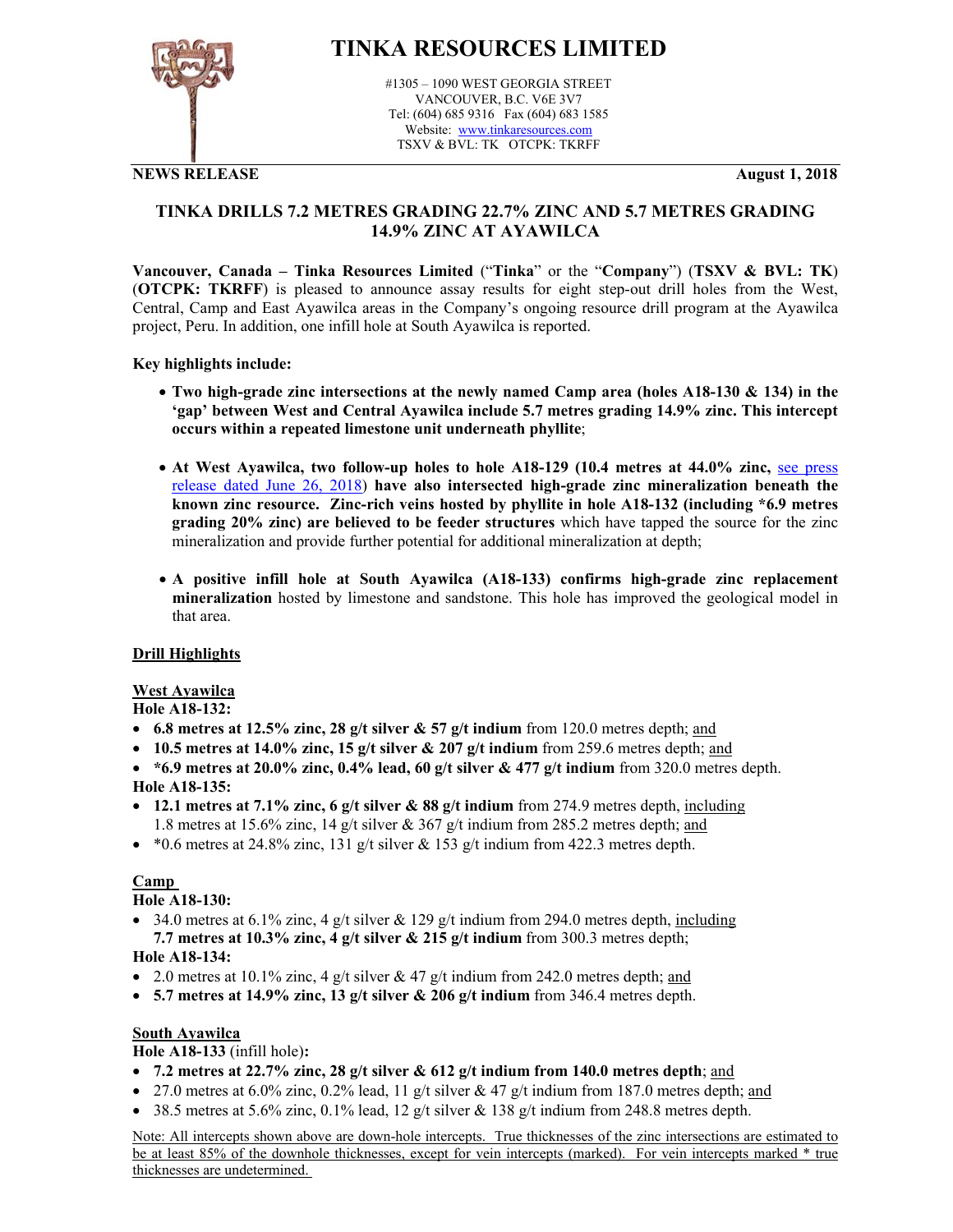Dr. Graham Carman, Tinka´s President and CEO, stated: *"Tinka continues to expand the footprint of the zinc mineralization at Ayawilca with its 2018 step-out drill program. The new high-grade zinc intersections in the Camp area, where we carried out very limited drilling in the past, should allow us to connect the plus 200 metre gap between mineral resources at West and Central Ayawilca (refer to Figure 2). Of particular interest is that high grade zinc mineralization in this area was encountered within a repeated limestone under a phyllite 'ledge', a setting similar to that found in hole A18-129 which intersected exceptional +40% zinc grades. The repeated and mineralized limestone occurs in multiple locations at the project including at the Camp and West Ayawilca (refer to Figure 3). It is possible this deeper mineralization is more widespread than is currently recognized, as holes at the project in the past were typically stopped almost immediately on hitting phyllite."* 

*"The main focus for our exploration in coming weeks is to test the repetition for mineralized limestones at West and Central Ayawilca and to test for extensions to the mineralization along strike at South and Central Ayawilca. It appears that number of previous holes at West and Central Ayawilca were not drilled sufficiently deep enough to test for these possible repetitions. Tinka is studying which are the priority holes to deepen for later in the 2018 drill program."* 

*"At West Ayawilca, high-grade zinc intercepts beneath the existing resource in holes A18-132 and 135 are interpreted as feeder veins for the high-grade replacement style mineralization intersected recently in hole A18-129 (refer to Figure 4). Results for several additional follow-up holes are pending."* 

*"Several infill holes are underway to further improve the geological model of the deposit and to target mineralization underneath the existing resources. The first infill hole drilled at South Ayawilca (A18-133) was positive, intersecting high-grade mineralization starting at a relatively shallow depth of 140 metres within the sandstones."* 

*"Three drill rigs continue to operate at the project 24/7 (currently drilling holes A18-143, 144 & 145). So far in 2018 approximately 15,000 metres have been drilled, with a minimum of 5,000 additional metres planned for this year."* 

Figure 1 is a geological map of the project with inset of recent drill area.

Figure 2 is a drill hole location map showing the recent holes at West, South, Camp and Vetas areas.

Figure 3 is a schematic cross section through West and South Ayawilca.

Figure 4 is a schematic cross section through West Ayawilca highlighting 2018 drill holes.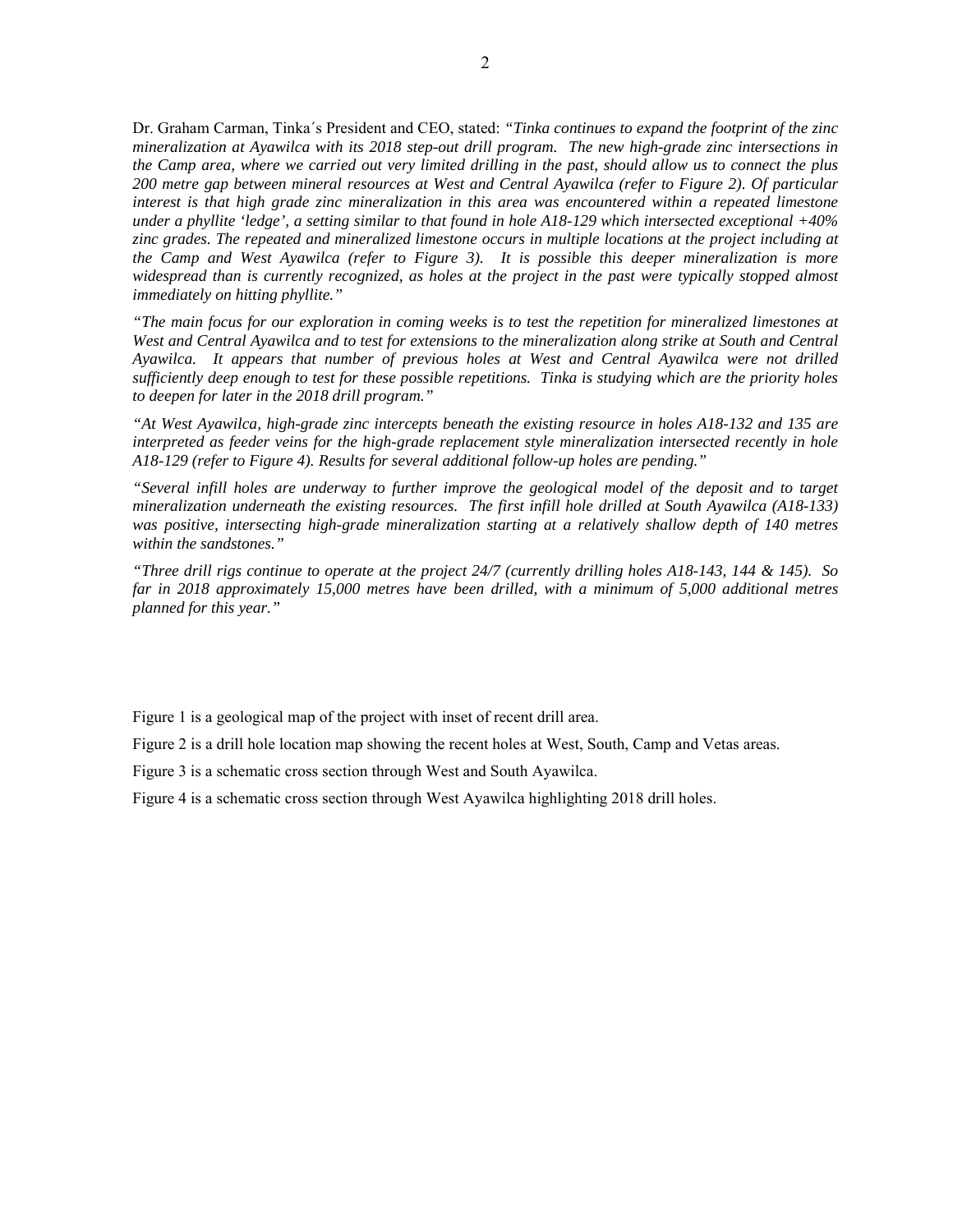

**Figure 1. Geological Map of Ayawilca with current footprint of mineral resources** 

# **Summary of Ayawilca Inferred Zinc Zone Mineral Resources (Nov' 8, 2017)** South Ayawilca: 13.3 million tonnes at 9.5 % ZnEq (7.6 % zinc, 0.2 % lead, 2

13.3 million tonnes at 9.5 % ZnEq (7.6 % zinc, 0.2 % lead, 25 g/t silver & 118 g/t indium); West Ayawilca: 9.0 million tonnes at 7.2 % ZnEq (6.1 % zinc, 0.2 % lead, 14 g/t silver & 64 g/t indium); Central Ayawilca: 13.0 million tonnes at 5.7 % ZnEq (4.7 % zinc, 0.3 % lead, 13 g/t silver & 54 g/t indium); East Ayawilca: 7.5 million tonnes at 6.2 % ZnEq (5.1 % zinc, 0.2 % lead, 13 g/t silver & 69 g/t indium); **TOTAL:** 42.7 million tonnes at 7.3 % ZnEq (6.0 % zinc, 0.2 % lead, 17 g/t silver & 79 g/t indium).

- 2 The NSR value was calculated using the formula:  $NSR = Zn(\frac{96}{8})*USS15.34+Pb(\frac{96}{8})*USS6.15+In(\frac{1}{2})*USS0.18+Ag(\frac{1}{2})*USS0.27$
- 3 The ZnEq value was calculated using the formula: ZnEq = NSR/US\$15.34
- 4 Numbers may not add due to rounding

**Notes:** 

<sup>1</sup> US\$55/t NSR cut off was used. Metal price assumptions were US\$1.15/lb Zn, US\$300/kg In, US\$18/oz Ag, US\$1.10/lb Pb. Metal recovery assumptions were 90% Zn, 75% In, 60% Ag, and 75% Pb for the ZnEq calculation.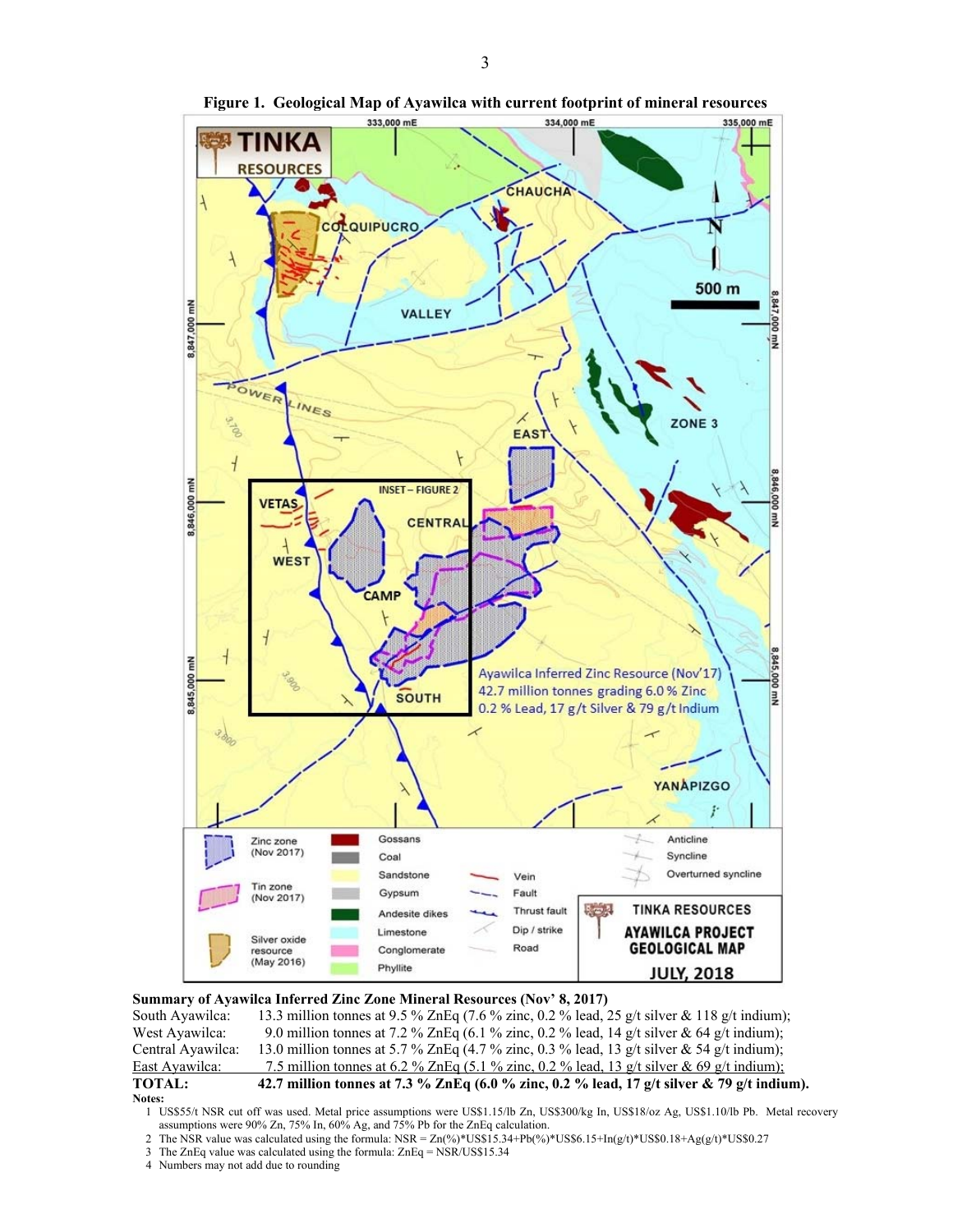

**Figure 2. West & South Ayawilca drill hole map highlighting 2018 holes & current zinc resources**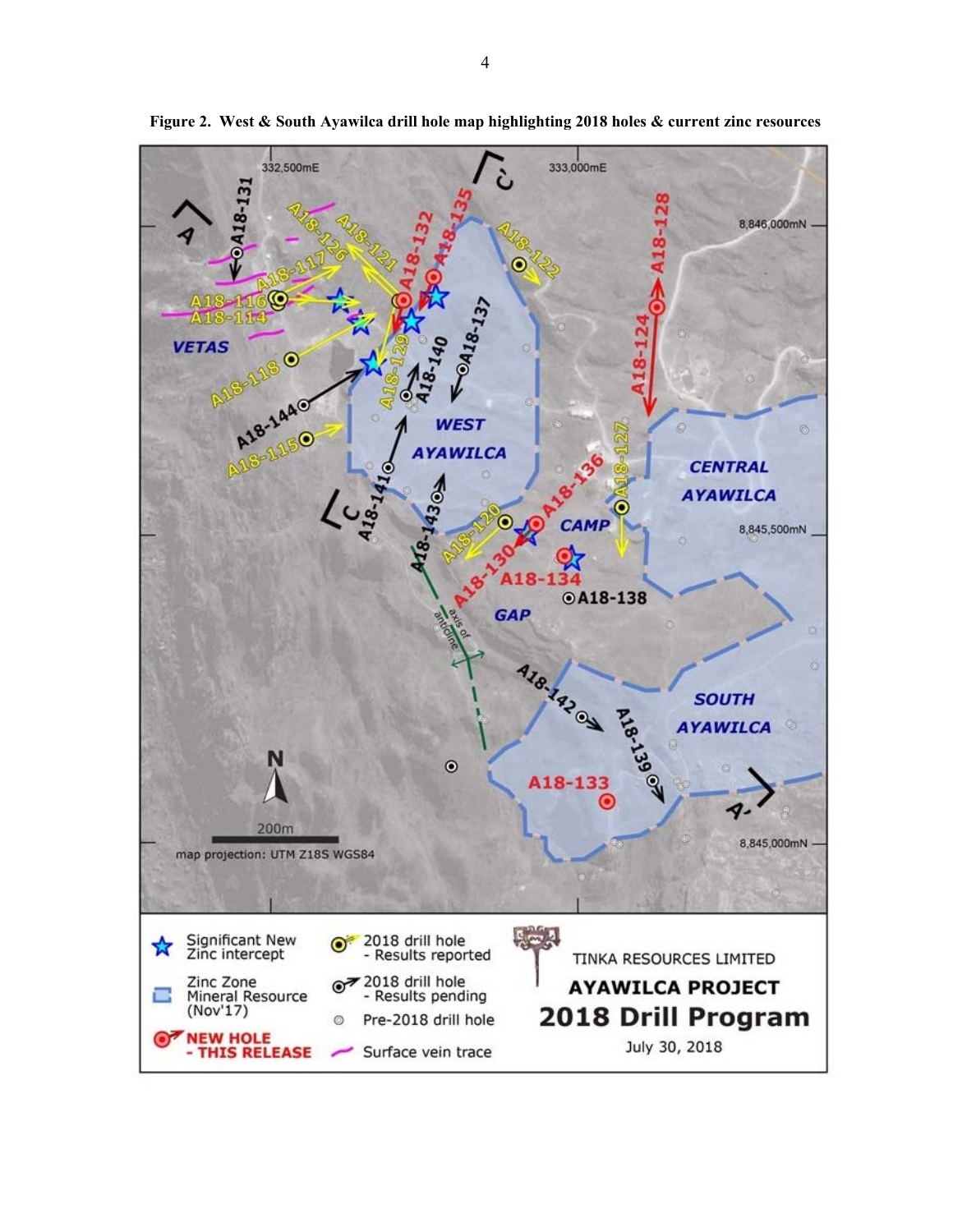

**Figure 3. Cross section of West and South Ayawilca A-A' viewing to the northeast, highlighting the 2018 step-out drill holes which extend the West Ayawilca footprint significantly** 

**Figure 4. Schematic cross section of West Ayawilca C-C' viewing to the west, highlighting 2018 drill holes and interpreted low-angle faults which have 'thrusted' faulted blocks on top of each other** 

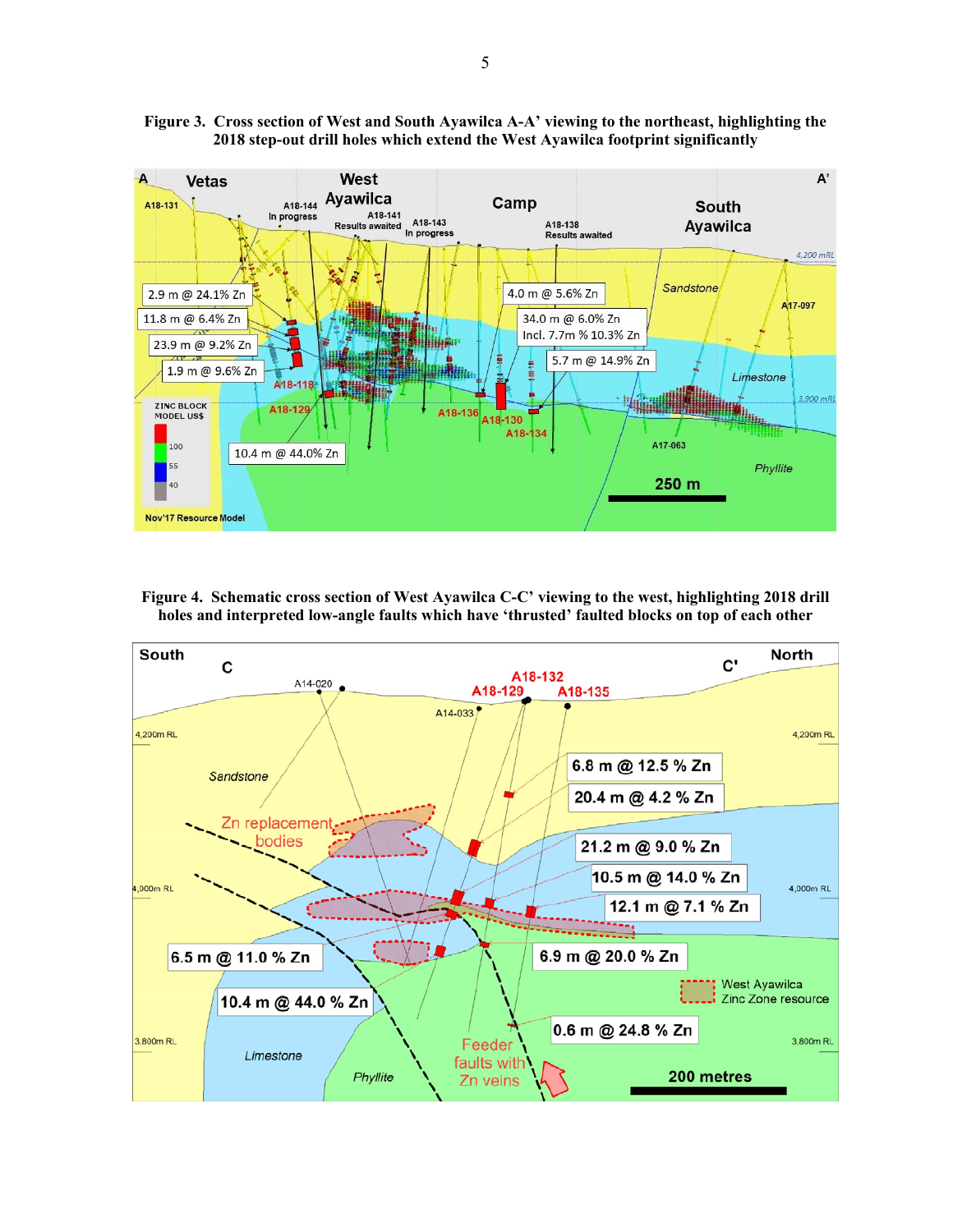Significant new drill intercepts are summarized in Table 1 with the strongest intercepts in bold text. Table 2 summarizes the drill collar information for the recent holes.

| <b>Drill hole</b> | From m          | To m   | <b>Interval</b><br>m | $Zn\%$ | Pb $%$ | Agg/t          | Indium $g/t$   | Area    | Comment    |
|-------------------|-----------------|--------|----------------------|--------|--------|----------------|----------------|---------|------------|
| A18-123           | 238.50          | 239.50 | 1.00                 | 5.6    | 7.8    | 152            | $\mathbf{0}$   | East    | Step-out   |
| and               | 451.30          | 452.20 | 0.90                 | 5.3    | 0.0    | 4              | 64             |         |            |
| A18-124           | 212.00          | 214.00 | 2.00                 | 3.0    | 4.0    | 118            | 4              | Central | Step-out   |
| and               | 266.00          | 268.00 | 2.00                 | 4.3    | 0.0    | 6              | $\overline{4}$ |         |            |
| A18-125           | results awaited |        |                      |        |        |                |                | Zone 3  | Step-out   |
| A18-128           | 330.60          | 332.40 | 1.80                 | 3.9    | 0.2    | $\overline{7}$ | 17             | Central | Step-out   |
| A18-130           | 232.40          | 238.30 | 5.90                 | 5.3    | 0.1    | 19             | 55             | Camp    | Step-out   |
| and               | 275.60          | 277.50 | 1.90                 | 10.8   | 0.0    | 8              | 203            |         |            |
| and               | 294.00          | 328.00 | 34.00                | 6.1    | 0.0    | 4              | 129            |         |            |
| including         | 300.30          | 308.00 | 7.70                 | 10.3   | 0.0    | $\overline{4}$ | 215            |         |            |
| A18-131           | results awaited |        |                      |        |        |                |                | Vetas   | New target |
| A18-132           | 120.00          | 126.80 | 6.80                 | 12.5   | 0.0    | 28             | 57             | West    | Step-out   |
| and               | 259.60          | 270.10 | 10.50                | 14.0   | 0.0    | 15             | 207            |         |            |
| and               | 320.00          | 326.90 | $*6.90$              | 20.0   | 0.4    | 60             | 477            |         |            |
| and               | 331.80          | 332.20 | $*0.40$              | 11.8   | 0.6    | 30             | 291            |         |            |
| A18-133           | 140.00          | 147.20 | 7.20                 | 22.7   | 0.0    | 28             | 612            | South   | Infill     |
| and               | 187.00          | 214.00 | 27.00                | 6.0    | 0.2    | 11             | 47             |         |            |
| including         | 202.00          | 203.20 | 1.20                 | 21.0   | 4.3    | 96             | 415            |         |            |
| and               | 248.80          | 287.30 | 38.50                | 5.6    | 0.1    | 12             | 138            |         |            |
| including         | 248.80          | 250.70 | 1.90                 | 22.9   | 0.1    | 35             | 1100           |         |            |
| including         | 256.40          | 257.80 | 1.40                 | 24.1   | 0.0    | 21             | 571            |         |            |
| and               | 506.20          | 506.50 | 0.30                 | 27.9   | 0.6    | 405            | 314            |         |            |
| A18-134           | 242.00          | 244.00 | 2.00                 | 10.1   | 0.0    | $\overline{4}$ | 47             | Camp    | Step-out   |
| and               | 346.40          | 352.10 | 5.70                 | 14.9   | 0.0    | 13             | 206            |         |            |
| A18-135           | 250.40          | 250.90 | 0.50                 | 13.0   | 0.1    | $\overline{4}$ | 4              | West    | Step-out   |
| and               | 274.90          | 287.00 | 12.10                | 7.1    | 0.0    | 6              | 88             |         |            |
| including         | 285.20          | 287.00 | 1.80                 | 15.6   | 0.0    | 14             | 367            |         |            |
| and               | 422.30          | 422.90 | $*0.60$              | 24.8   | 0.1    | 131            | 273            |         |            |
| A18-136           | 316.00          | 320.00 | 4.00                 | 5.8    | 0.0    | 3              | 153            | Camp    | Step-out   |

**Table 1. Recent significant drill intercepts at Ayawilca** 

Note: All intercepts shown in Table 1 are down-hole intercepts. True thicknesses of the zinc intersections are estimated to be at least 85% of the downhole thickness, except where marked. For vein intercepts marked \* true thicknesses are undetermined.

|  |  |  |  |  | Table 2. Summary of Drill Collar Information (coordinates are in UTM Zone 18S WGS84 datum) |  |  |  |  |  |  |
|--|--|--|--|--|--------------------------------------------------------------------------------------------|--|--|--|--|--|--|
|--|--|--|--|--|--------------------------------------------------------------------------------------------|--|--|--|--|--|--|

| <b>Drill Hole</b> | Easting | Northing | Total depth (m) | Elevation (m) | <b>Azimuth</b> | Dip   |
|-------------------|---------|----------|-----------------|---------------|----------------|-------|
| A18-123           | 333720  | 8846291  | 499.6           | 4170          | 035            | $-75$ |
| A18-124           | 333105  | 8845865  | 380.3           | 4202          | 190            | $-60$ |
| A18-128           | 333127  | 8845869  | 348.7           | 4198          | 000            | $-85$ |
| A18-130           | 332930  | 8845517  | 378.7           | 4226          | 220            | $-85$ |
| A18-132           | 332710  | 8845881  | 442.4           | 4258          | 200            | $-80$ |
| A18-133           | 333046  | 8845065  | 654.8           | 4195          | 000            | $-90$ |
| A18-134           | 332964  | 8845459  | 435.4           | 4231          | 000            | $-90$ |
| A18-135           | 332763  | 8845919  | 432.5           | 4250          | 200            | $-80$ |
| A18-136           | 332879  | 8845525  | 419.7           | 4235          | 000            | $-90$ |

**Qualified Person – Mineral Resources:** The Mineral Resources disclosed in this press release have been estimated by Mr. David Ross, P.Geo., an employee of Roscoe Postle Associates Inc. (RPA), and is independent of Tinka. By virtue of his education and relevant experience, Mr. Ross is a "Qualified Person" for the purpose of National Instrument 43-101. The Mineral Resources have been classified in accordance with CIM Definition Standards for Mineral Resources and Mineral Reserves (May, 2014). An independent National Instrument 43-101 Technical Report (the "**NI 43-101 Technical Report**") on the Mineral Resource Estimate for the Ayawilca Property, Department of Pasco, Peru has been filed under the Company's profile on SEDAR at www.sedar.com and is available on the Company's website at www.tinkaresources.com